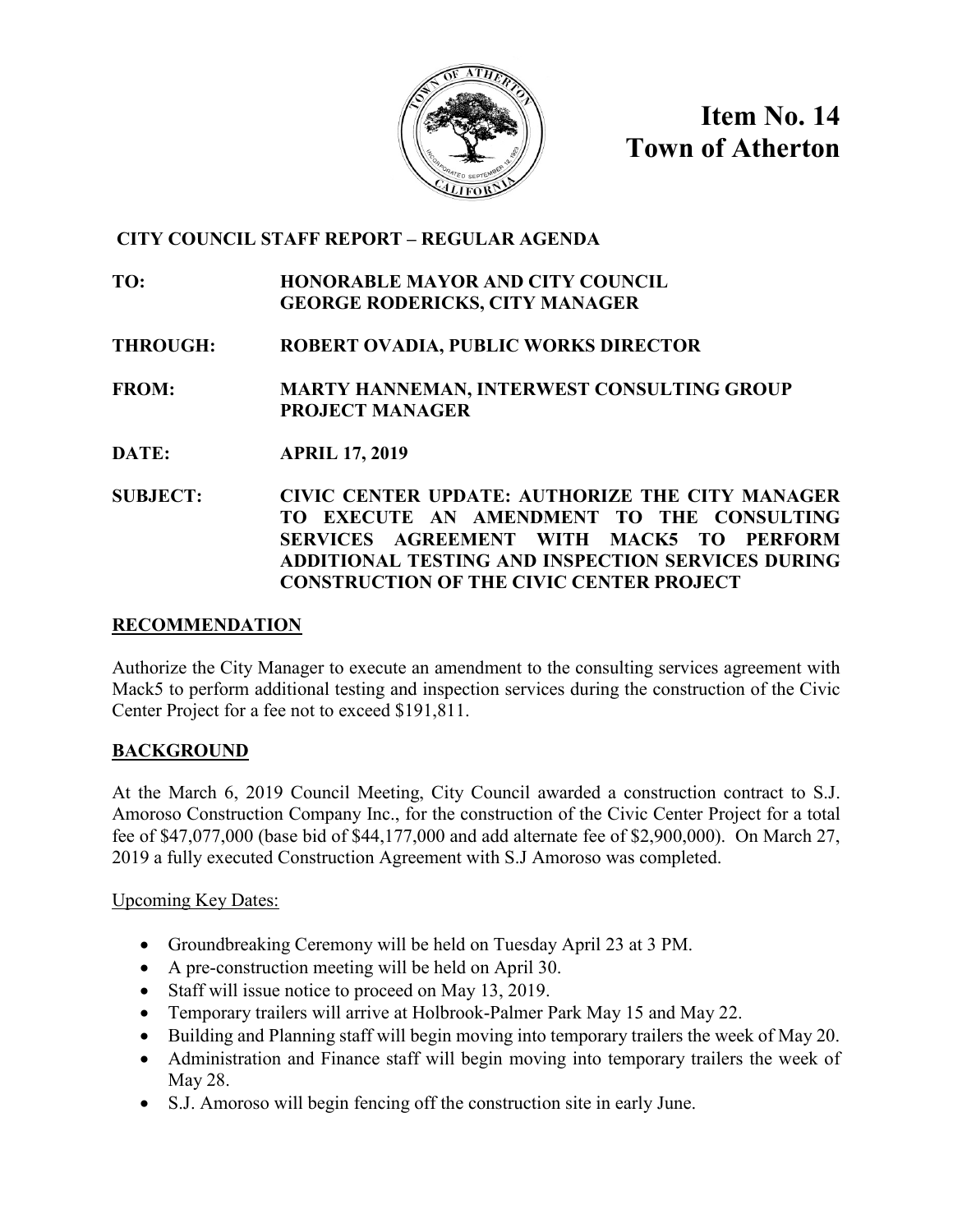#### **Additional Construction Inspection and Testing Services**

The Mack5 original agreement to provide construction management (CM) and estimating services executed on July 23, 2014 for a fee of \$896,573, did not include construction inspection and testing services. These services were to be delivered via a future contract amendment. Mack5 has provided the additional scope of work (Attachment 1) for this service for a not to exceed fee of \$191,811. These services were contemplated as part of the overall Cost Model Manager.

*City Council action is necessary to authorize the City Manager to execute an amendment to the consulting services agreement with Mack5 to perform additional construction testing and inspection services for the Civic Center Project for a fee not to exceed \$191,811.*

#### **POLICY ISSUES**

There are no policy issues associated with this report.

## **FISCAL IMPACT**

Attachment 2 is a summary of the project finances via the Monthly Budget Summary. Funding for this effort is included in the Cost Model Manager projections for the project.

#### **PUBLIC NOTICE**

Public notification was achieved by posting the agenda, with this agenda item being listed, at least 72 hours prior to the meeting in print and electronically. Information about the project is also disseminated via the Town's electronic News Flash and Atherton Online. There are approximately 1,200 subscribers to the Town's electronic News Flash publications. Subscribers include residents as well as stakeholders – to include, but be not limited to, media outlets, school districts, Menlo Park Fire District, service provides (water, power, and sewer), and regional elected officials. The Town maintains an active and up to date Project Website at [http://ca](http://ca-atherton.civicplus.com/index.aspx?NID=290)[atherton.civicplus.com/index.aspx?NID=290.](http://ca-atherton.civicplus.com/index.aspx?NID=290)

#### **COMMISSION/COMMITTEE FEEDBACK/REFERRAL**

This item has or X has not been before a Town Committee or Commission.

- Audit/Finance Committee (meets every other month)
- Bicycle/Pedestrian Committee (meets as needed)
- PMC & Civic Center Advisory Committee (meets as needed)
- Environmental Programs Committee (meets every other month)
- Park and Recreation Committee (meets each month)
- Planning Commission (meets each month)
- Rail Committee (meets every other month)
- Transportation Committee (meets every other month)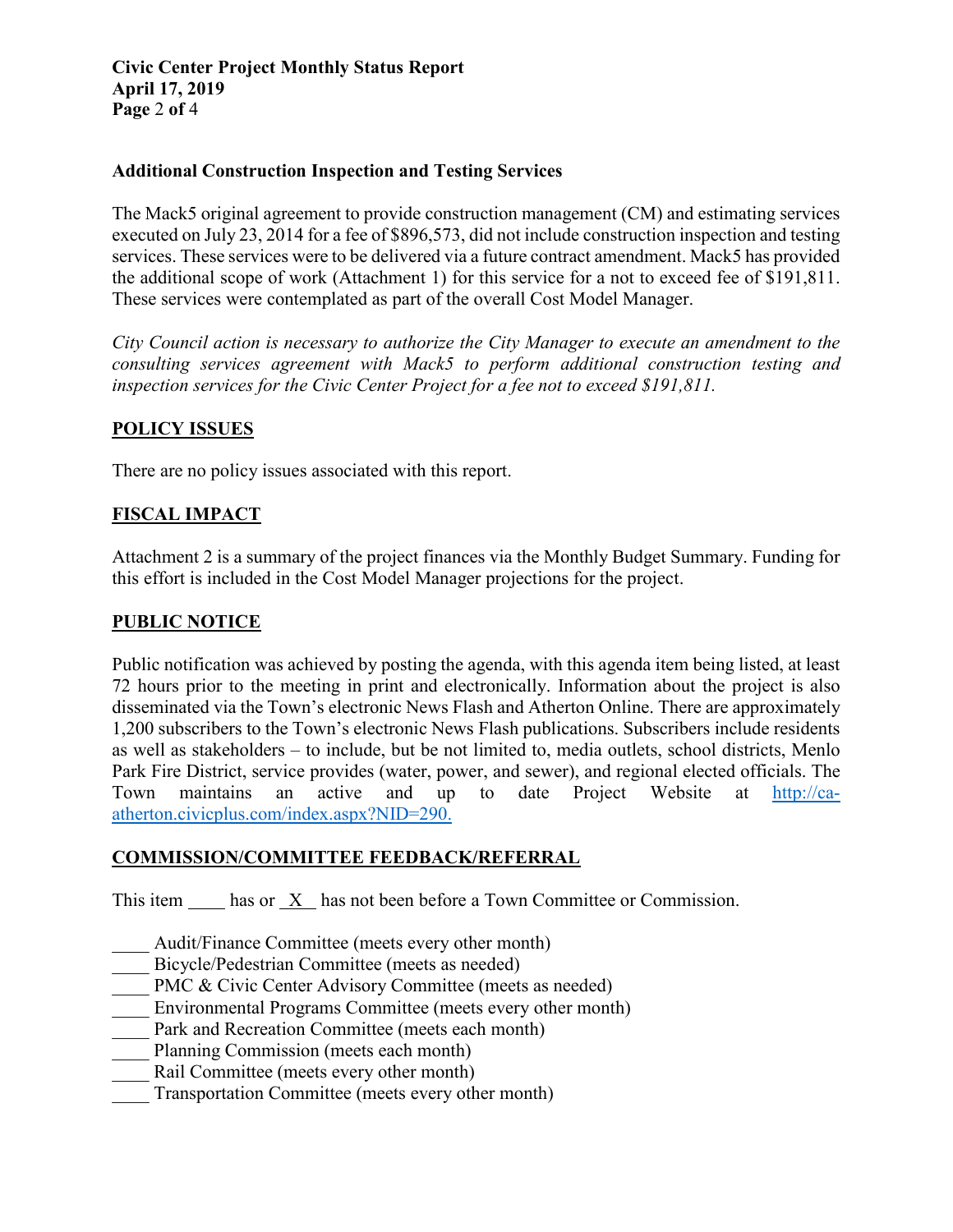**Civic Center Project Monthly Status Report April 17, 2019 Page** 3 **of** 4

# **ATTACHMENTS**

Attachment 1: Mack5 Additional Service Request #4 – Testing & Inspection Services Attachment 2: Monthly Budget Summary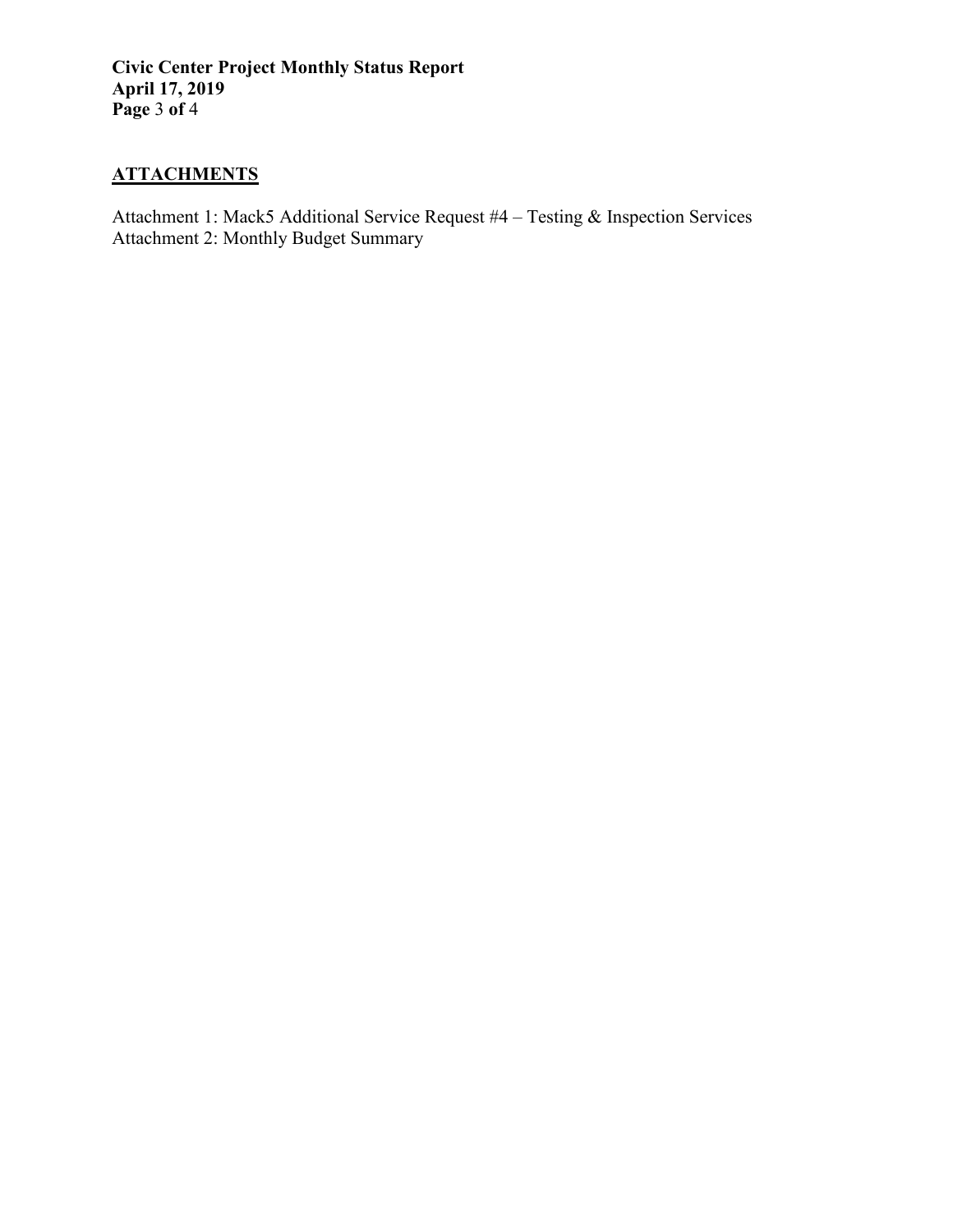#### **Civic Center Project Monthly Status Report April 17, 2019 Page** 4 **of** 4

# Attachment 2

# Monthly Budget Summary

| <b>Fund Allocations</b>     | Library     | <b>Building</b>   | <b>General Fund</b> | <b>Civic</b>     | <b>Total</b> |  |
|-----------------------------|-------------|-------------------|---------------------|------------------|--------------|--|
|                             | <b>Fund</b> | <b>Facilities</b> |                     | Center           |              |  |
|                             |             | <b>Fund</b>       |                     | <b>Donations</b> |              |  |
| FY 18-19 Budget             | \$8,124,830 | \$2,675,374       | \$981,500           | \$6,576,976      | \$18,358,680 |  |
|                             |             |                   |                     |                  |              |  |
| <b>Expenditures to Date</b> |             |                   |                     |                  |              |  |
| Design                      | \$1,083,313 | \$452,452         | \$581,357           | \$2,479,255      | \$4,596,378  |  |
| <b>Project Management</b>   | \$574,634   | \$188,078         | \$50,138            | \$770,085        | \$1,582,935  |  |
| Geo-Tech/Environmental      | \$48,706    | \$95,442          | \$59,280            | \$0              | \$203,429    |  |
| <b>Totals</b>               | \$1,706,654 | \$735,972         | \$690,776           | \$3,249,340      | \$6,382.741  |  |
|                             |             |                   |                     |                  |              |  |
| Remaining                   | \$6,418.176 | \$1,939.402       | \$290,724           | \$3,327.636      | \$11.975.939 |  |
| FY 18-19 Budget             |             |                   |                     |                  |              |  |

| <b>Atherton Now Cash Donations (Received)</b> | Amount      |
|-----------------------------------------------|-------------|
| Master Plan & Conceptual Design Phases 1 &    | \$250,457   |
| י                                             |             |
| <b>Schematic Design Phase 3</b>               | \$200,838   |
| <b>Design Development</b>                     | \$506,870   |
| <b>Construction Documents Phase</b>           | \$783,026   |
| <b>Total Contributions to Date</b>            | \$1,741,191 |